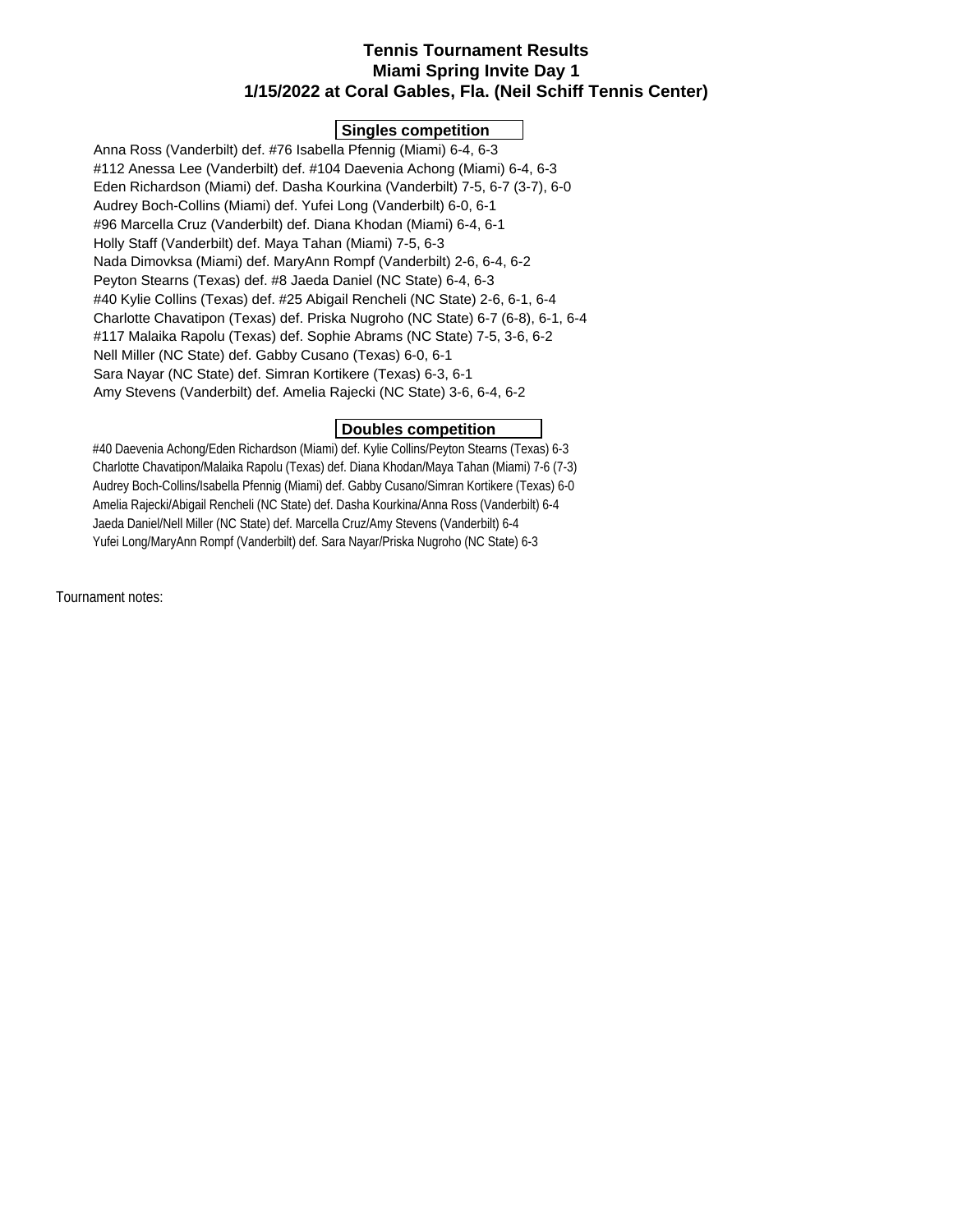## **Tennis Tournament Results Miami Spring Invite Day 2 1/16/2022 at Coral Gables, Fla. (Neil Schiff Tennis Center)**

## **Singles competition**

 Eden Richardson (Miami) def. #8 Jaeda Daniel (NC State) 2-6, 6-4, 6-4 #25 Abigail Rencheli (NC State) def. #76 Isabella Pfennig (Miami) 4-6, 6-3, 7-5 #104 Daevenia Achong (Miami) def. Priska Nugroho (NC State) 6-3, 7-6 (7-4) Audrey Boch-Collins (Miami) def. Sophie Abrams (NC State) 4-6, 6-3, 6-1 Nell Miller (NC State) def. Diana Khodan (Miami) 6-4, 6-2 Sara Nayar (NC State) def. Nada Dimovksa (Miami) 6-3, 6-4 Peyton Stearns (Texas) def. #112 Anessa Lee (Vanderbilt) 6-3, 6-0 Anna Ross (Vanderbilt) def. Charlotte Chavatipon (Texas) 6-3, 6-4 #40 Kylie Collins (Texas) def. #96 Marcella Cruz (Vanderbilt) 6-3, 6-3 #117 Malaika Rapolu (Texas) def. Holly Staff (Vanderbilt) 4-6, 6-4, 6-3 Dasha Kourkina (Vanderbilt) def. Simran Kortikere (Texas) 6-2, 6-0 Yufei Long (Vanderbilt) def. Gabby Cusano (Texas) 6-3, 6-3

## **Doubles competition**

Tournament notes:

All doubles matches canceled due to weather

Match between Maya Tahan (UM) and Amejia Rajecki (ST) left unfinished